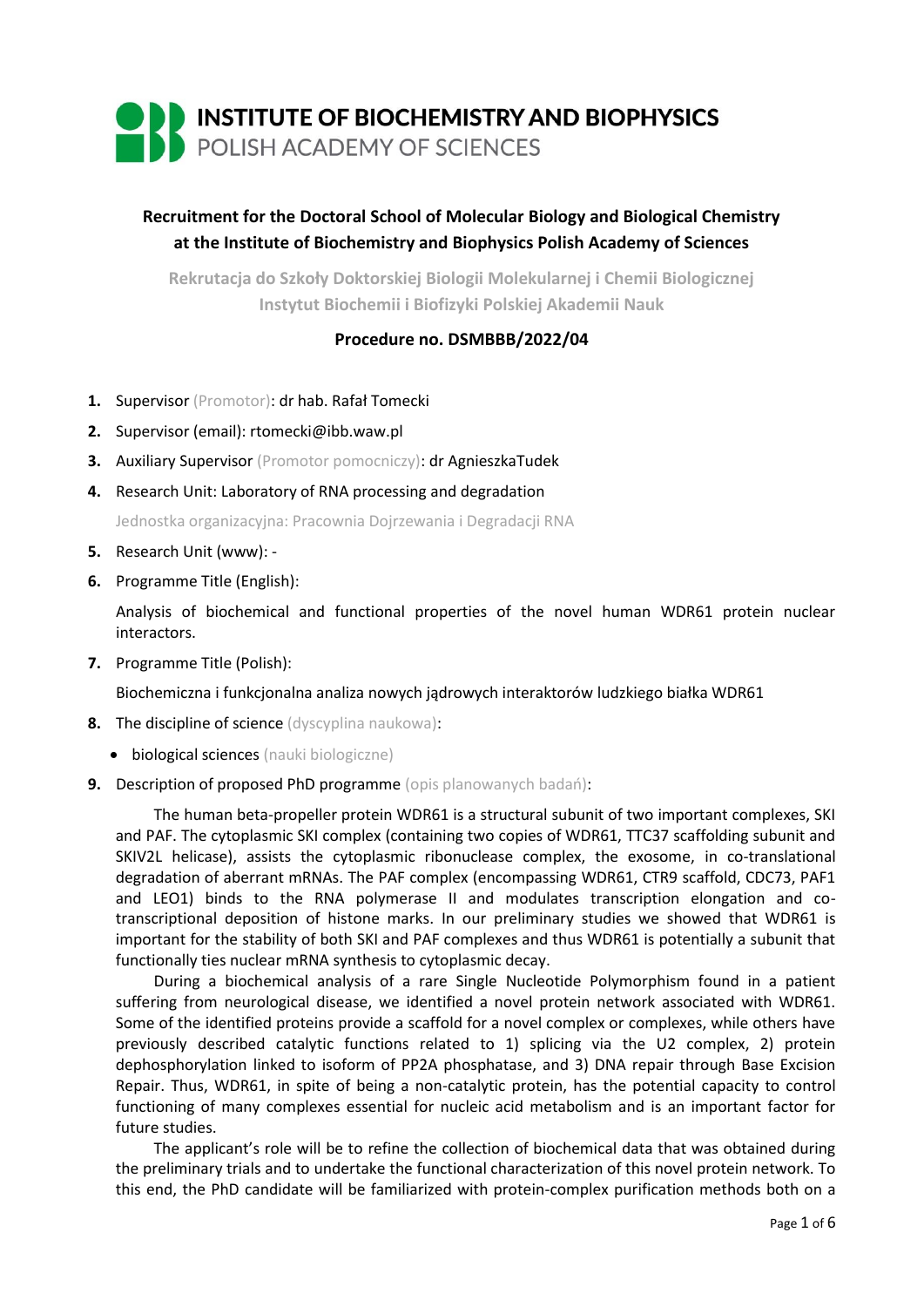small and large scale, mass spectrometry analyses, analyses of mRNA expression and alternative splicing both by RNA-sequencing and reverse transcription quantitative PCR.

An additional part of the student's work will include biochemical characterization of the interaction networks of a collection SNP and other mutations identified in patients suffering from rare genetic disorders. This part of the work will lay the grounds for future projects and contribute in a more distant future to the PhD candidate's publication record.

On the technical side this training should provide the applicant with skills sufficient for autonomy both in an academic and technical private-sector environment.

- **10.** Literature references related to conducted /planned research:
	- Van Oss SB, Cucinotta CE, Arndt KM. Emerging Insights into the Roles of the Paf1 Complex in Gene Regulation. Trends Biochem Sci. 2017 Oct;42(10):788-798. doi: 10.1016/j.tibs.2017.08.003. Epub 2017 Sep 1. PMID: 28870425; PMCID: PMC5658044.
	- Gehring NH, Roignant JY. Anything but Ordinary Emerging Splicing Mechanisms in Eukaryotic Gene Regulation. Trends Genet. 2021 Apr;37(4):355-372. doi: 10.1016/j.tig.2020.10.008. Epub 2020 Nov 15. PMID: 33203572.
- **11. Requirements for the candidate** (opis planowanych badań):
- **a)** hold a degree of Master of Science [*Magister*], Master of Engineering [*Magister Inżynier*], medical doctor or equivalent in the field of: exact sciences, natural sciences, medical sciences or related disciplines, granted by a Polish or foreign university; a person who does not possess the qualifications described above may take part in the competition, but must obtain the qualifications in question and provide the relevant documents before the start of the programme at the Doctoral School (i.e., October 1, 2022);

posiadanie tytułu zawodowego magistra, magistra inżyniera, lekarza lub innego równorzędnego na polskiej lub zagranicznej uczelni w dziedzinie: nauk ścisłych, przyrodniczych, medycznych lub pokrewnych; w naborze może wziąć udział osoba nieposiadająca kwalifikacji opisanych w zdaniu poprzedzającym, jednak musi je uzyskać i stosowne dokumenty dostarczyć przed rozpoczęciem kształcenia w Szkole Doktorskiej (tj. przed 1 października 2022 r.)

## **b)** scientific interest in regulation of transcription elongation, epigenetics and splicing

zainteresowanie naukowe regulacją elongacji transkrypcji, epigenetyką i splicingiem

**c)** a rough command of R and high-throughput data analysis will be a plus

ogólna znajomość środowiska R i wysokoprzepustowej analizy danych będzie dodatkowym atutem

**d)** experience in either cell line culture, protein immunoprecipitation, western blot, northern blot, reverse-transcription-qPCR will be a plus

doświadczenie w hodowli linii komórkowych, immunoprecypitacji białek, western blot, northern blot, odwrotnej transkrypcji-qPCR będzie dodatkowym atutem

#### **e)** team spirit and patience

umiejętność pracy zespołowej i cierpliwość

#### **12.** Scholarship amount (net): 3000 PLN for 1<sup>st</sup> and 2<sup>nd</sup> year, 3500 PLN for 3<sup>rd</sup> and 4<sup>th</sup> year

Wysokość stypendium (netto): 3000 PLN na pierwszym i drugim roku, 3500 PLN na trzecim i czwartym roku.

#### **13.** Number of positions available: 1

Liczba dostępnych miejsc: 1

**14.** Deadline for submission of documents: **from 1st to 15th June 2022** (documents must not be submitted earlier than June 1, 2022)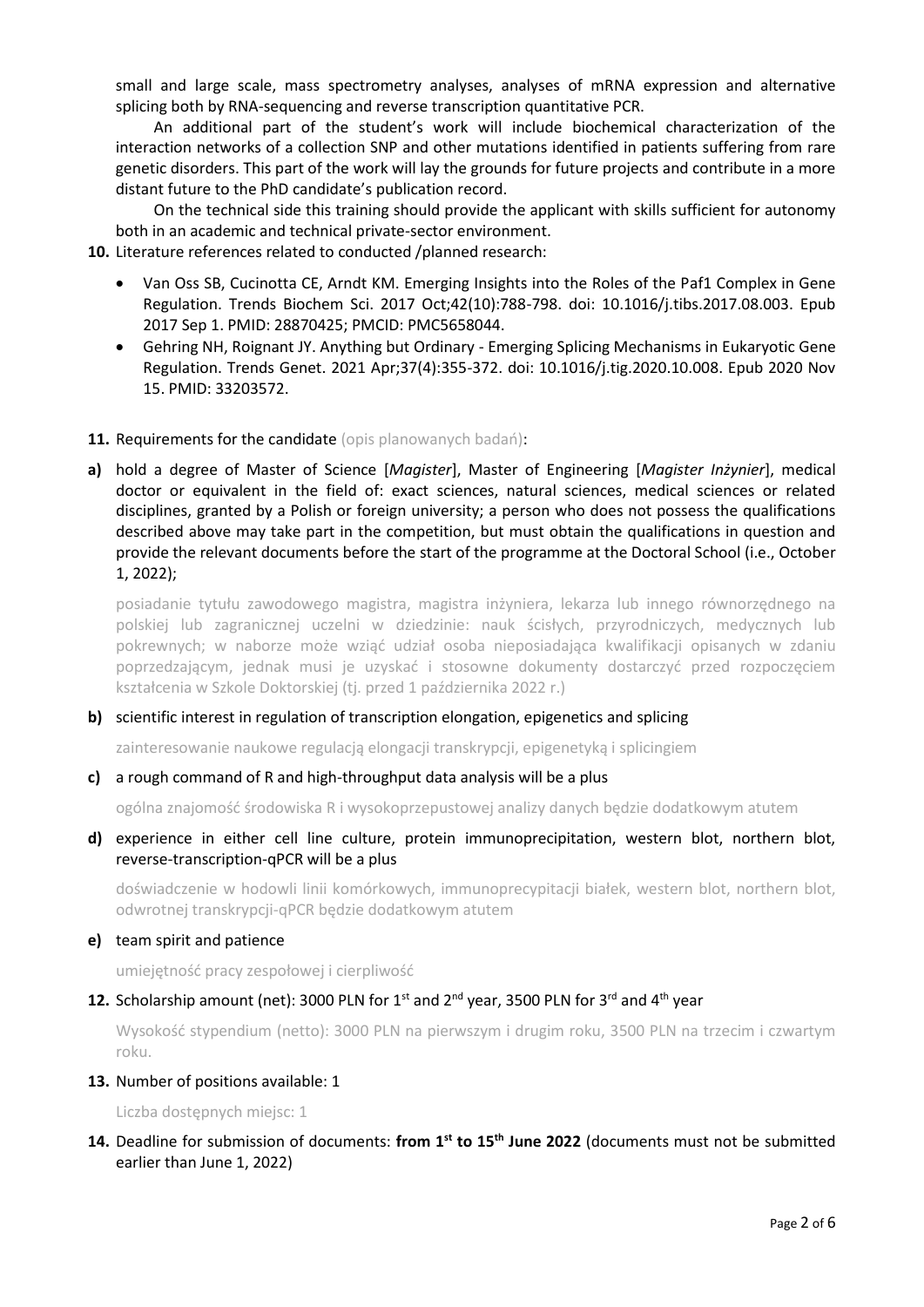Termin rozpoczęcia i zakończenia przyjmowania dokumentów: **od 1 czerwca do 15 czerwca 2022 r**. (dokumenty nie mogą być złożone przed 1 czerwca 2022)

## **15.** Selected candidates will be invited for **the interview** that **will take place from 24th to 30th June 2022** (the exact date will be given in the invitation).

Wybrani kandydaci zostaną zaproszeni na rozmowę kwalifikacyjną, która odbędzie się w terminie **od 24 do 30 czerwca 2022 r.** (dokładny termin zostanie przekazany w zaproszeniu na rozmowę).

#### **16.** The recruitment procedure must be completed until **July 6, 2022**.

Termin rozstrzygnięcia konkursu **6 lipca 2022 r.**

#### **17.** Required documents:

**a)** an application for admission to the Doctoral School, together with consent to the processing of personal data for the recruitment procedure and a statement on familiarising oneself with recruitment rules and conditions; [\(link to the form\)](https://ibb.edu.pl/app/uploads/2022/05/application-form_doctoralschool_ibb-pas.docx)

podanie o przyjęcie do Szkoły Doktorskiej wraz ze zgodą na przetwarzanie danych osobowych na potrzeby postępowania rekrutacyjnego oraz oświadczeniem o zapoznaniu się z zasadami i warunkami rekrutacji; ([odnośnik do formularza](https://ibb.edu.pl/app/uploads/2022/05/application-form_doctoralschool_ibb-pas.docx))

#### **b)** a copy of the diploma from a university or the candidate's statement on the estimated graduation date;

odpis dyplomu ukończenia uczelni wyższej lub oświadczenie kandydata o przewidywanym zakończeniu studiów;

**c)** a scientific curriculum vitae including information on the candidate's participation in scientific projects and other related activities, such as publications, involvement in science club, participation in academic conferences with an oral or poster presentation, national and international internships, prizes and awards, participation in grants, popularization of science, voluntary work;

życiorys naukowy zawierający informacje o udziale kandydata w projektach naukowych i innych aktywnościach związanych z działalnością naukową taką jak: publikacje, prace w kołach naukowych, udział w konferencjach naukowych z referatem, posterem, staże krajowe i zagraniczne, nagrody i wyróżnienia, udział w grantach, popularyzacji nauki, wolontariacie;

## **d)** a list of completed university courses with marks;

wykaz ukończonych kursów uniwersyteckich wraz z ocenami;

#### **e)** a motivation letter;

list motywacyjny;

**f)** contact details to at least one academic adviser or academic staff member holding at least a doctor's degree, who has agreed to give an opinion on the applicant. The opinion should not be attached to the application;

dane kontaktowe do co najmniej jednego dotychczasowego opiekuna naukowego lub innego pracownika naukowego ze stopniem co najmniej doktora, który zgodził się wcześniej wydać opinię na temat kandydata. Opinii nie należy załączać do aplikacji;

**g)** in the case of having a disability certificate or a certificate on the degree of disability, or a certificate referred to in Article 5 and Article 62 of the Act of 27 August 1997 on Vocational and Social Rehabilitation and Employment of Persons with Disabilities – a statement of holding such certificate;

w przypadku posiadania orzeczenia o niepełnosprawności lub orzeczenia o stopniu niepełnosprawności albo orzeczenia, o którym mowa w art. 5 oraz art. 62 ustawy z dnia 27 sierpnia 1997 r. o rehabilitacji zawodowej i społecznej oraz zatrudnianiu osób niepełnosprawnych – oświadczenie o jego posiadaniu;

**h)** candidates holding a diploma of completing studies abroad shall additionally attach a certified translation of the diploma, including the supplement, into Polish or English, unless the diploma or an official copy thereof, including the supplement, has been issued in English.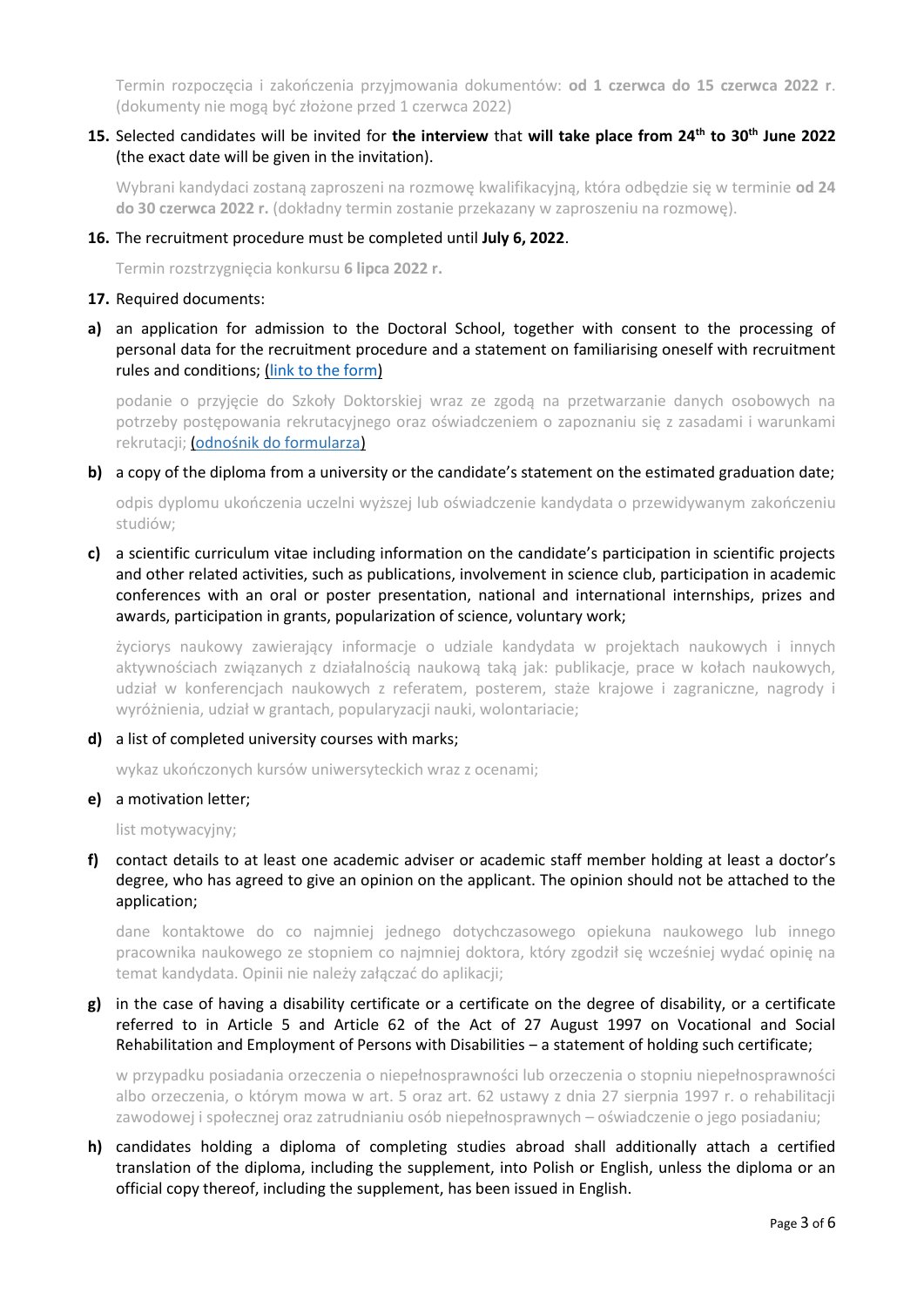kandydat legitymujący się dyplomem ukończenia studiów za granicą składa dodatkowo poświadczone tłumaczenie dyplomu, wraz z suplementem, na język polski lub angielski, chyba, że dyplom lub jego oficjalny odpis, wraz z suplementem, został wydany w języku angielskim;

- **18.** Language of documents (język dokumentów):
	- **either English or Polish up to the candidate's choice** (angielski lub polski do wyboru przez kandydata)
- **19.** How to apply (jak złożyć aplikację):
	- Use the Application form for admission to the Doctoral School [\(link to the form\)](https://ibb.edu.pl/app/uploads/2022/05/application-form_doctoralschool_ibb-pas.docx)

Użyj formularza Podania o przyjęcie do Szkoły Doktorskiej ([odnośnik do formularza](https://ibb.edu.pl/app/uploads/2022/05/application-form_doctoralschool_ibb-pas.docx))

Merge all required documents as a single pdf file

Połącz wszystkie dokumenty w jeden plik formatu pdf

Send this file as an attachment to [PhDschool-recruitment@ibb.waw.pl](mailto:PhDschool-recruitment@ibb.waw.pl) **or** post documents to

Doctoral School (room 41) Institute of Biochemistry and Biophysics Polish Academy of Sciences Pawinskiego 5a 02-106 Warszawa Poland

Wyślij plik pdf na adres [PhDschool-recruitment@ibb.waw.pl](mailto:PhDschool-recruitment@ibb.waw.pl) lub prześlij dokumenty na adres:

```
Szkoła Doktorska (pokój 41)
Instytut Biochemii i Biofizyki 
Polska Akademia Nauk
ul. Pawińskiego 5a
02-106 Warszawa
Polska
```
Include "**Procedure no. DSMBBC/2022/04**" and your first and last name as the subject of the e-mail

W tytule wiadomości e-mail umieść "**Procedure no. DSMBBC/2022/04"** oraz Twoje imię i nazwisko.

• The application must contain all documents described in section 17

Aplikacja musi zawierać wszystkie dokumenty opisane w punkcie 17

- **20.** The recruitment process consists of two stages:
- **a)** selection of candidates by the Committee based on their previous achievements and academic performance presented in the documents submitted; for each position no more than 4 applicants who have achieved the highest scores, but no less than 60% of the maximum points, shall be qualified for the next stage;
- **b)** an interview conducted by the Committee including in particular:
	- a presentation delivered by the candidate containing the outcomes of his/her research (a Master's thesis or other research work carried out by the candidate); the presentation must not last longer than 10 minutes;
	- questions asked by the members of the Committee related to the presented project, the methods used and interpretation of the results obtained;
	- questions asked by the members of the Committee related to the proposed PhD programme described in the recruitment announcement;
	- questions related to the candidate's motivation for scientific work.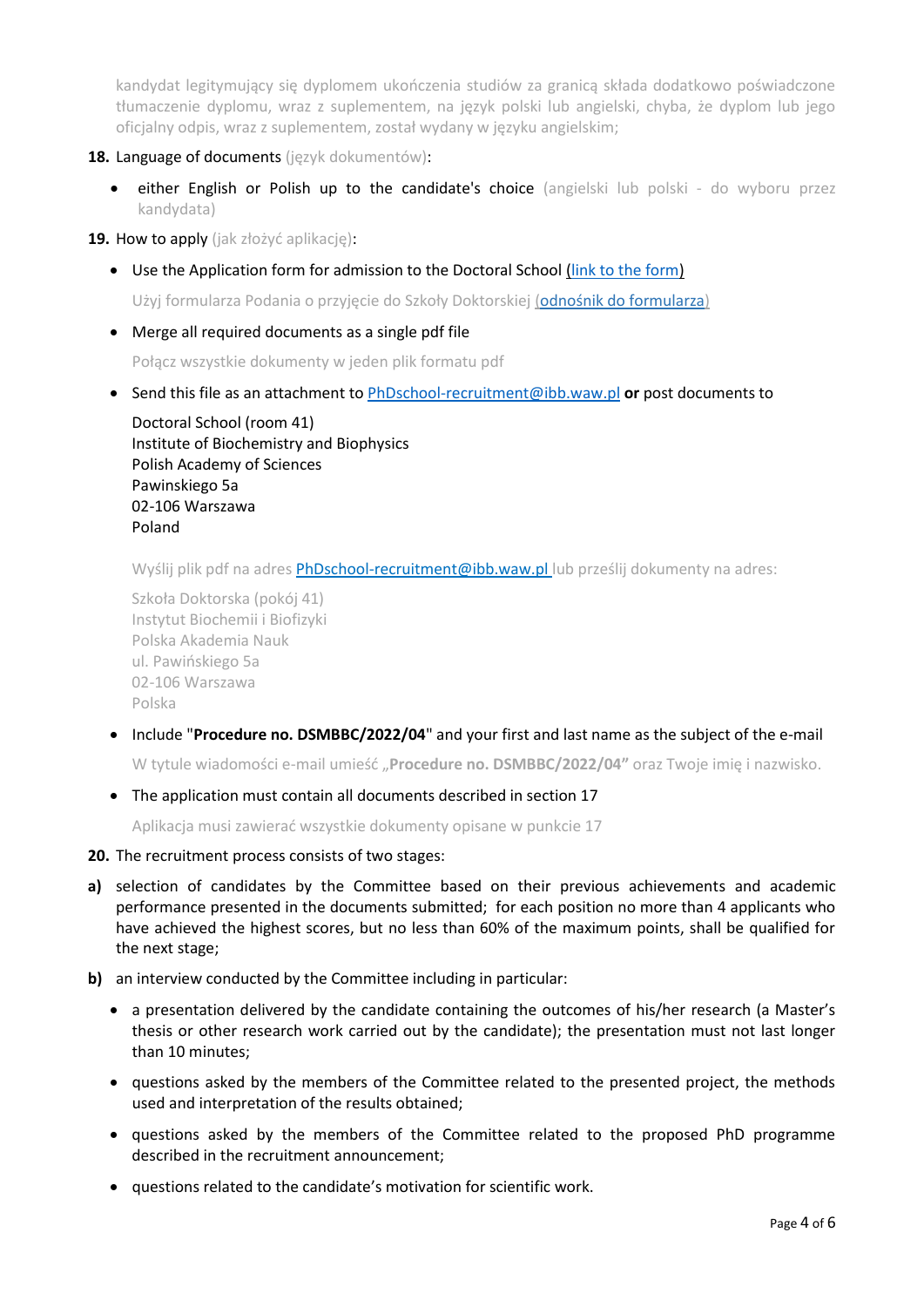Rekrutacja składa się z dwóch etapów:

**a)** selekcji kandydatów przez Komisję na podstawie dotychczasowych osiągnięć i wyników w nauce przedstawionych w złożonych dokumentach; dla każdego oferowanego miejsca do kolejnego etapu zakwalifikowane zostaną nie więcej niż 4 osoby, które uzyskały najlepszą ocenę, nie mniejszą jednak niż 60% maksymalnej liczby punktów.

**b)** rozmowy kwalifikacyjnej z Komisją, która obejmuje:

- prezentację podczas której kandydat przedstawia wyniki swoich badań (pracy magisterskiej lub innej pracy badawczej wykonanej przez kandydata); prezentacja może trwać nie dłużej niż 10 minut;
- zadanie pytań przez członków Komisji sprawdzających znajomości tematyki przedstawionej przez kandydata, stosowanych przez niego metod oraz umiejętności interpretacji uzyskanych wyników;
- zadanie pytań przez członków Komisji sprawdzających znajomości tematyki wymienionej w ogłoszeniu o rekrutacji (proponowanym programie badawczym);
- poznanie motywacji kandydata do pracy naukowej.

## 21. Language of interview (jezyk rozmowy kwalifikacyjnej):

either English or Polish up to the candidate's choice (angielski lub polski - do wyboru przez kandydata)

## **22.** Criteria for evaluation of candidates:

## **a)** Stage One

- learning outcomes (a scale of the evaluation:  $0.0 6.0$  points);
- participation in a scientific project or an academic conference (a poster or oral presentation) (a scale of the evaluation:  $0.0 - 1.0$  points);
- co-authorship of a research paper (depending on the role in the publication) (a scale of the evaluation:  $0.0 - 1.0$  points);
- involvement in science club (a scale of the evaluation: 0.0 or 0.5 points);
- other achievements, e.g., awards, honors, scholarships, domestic and foreign internships, voluntary work, popularization of science (a scale of the evaluation:  $0.0 - 1.5$  points).
- **b)** Stage Two
	- understanding of the project performed and methods used; the ability to interpret the results obtained; knowledge in the field related to the presented project (a scale of the evaluation: 0-10 points);
	- knowledge in the field related to the proposed PhD programme described in the recruitment announcement (a scale of the evaluation: 0-10 points);
	- form of presentation of the candidate's results (a scale of the evaluation: 0-3 points).

## Kryteria oceny:

**a)** Etap pierwszy

- wyniki uzyskane w trakcie kształcenia (skala oceny 0,0 6,0 pkt.)
- udział w projekcie naukowym lub konferencji naukowej (plakat lub prezentacja ustna) (skala oceny 0,0 - 1,0 pkt.)
- współautorstwo publikacji naukowej (w zależności od roli w publikacji) (skala oceny 0,0 1,0 pkt.)
- praca w kole naukowym (skala oceny 0,0 lub 0,5 pkt.)